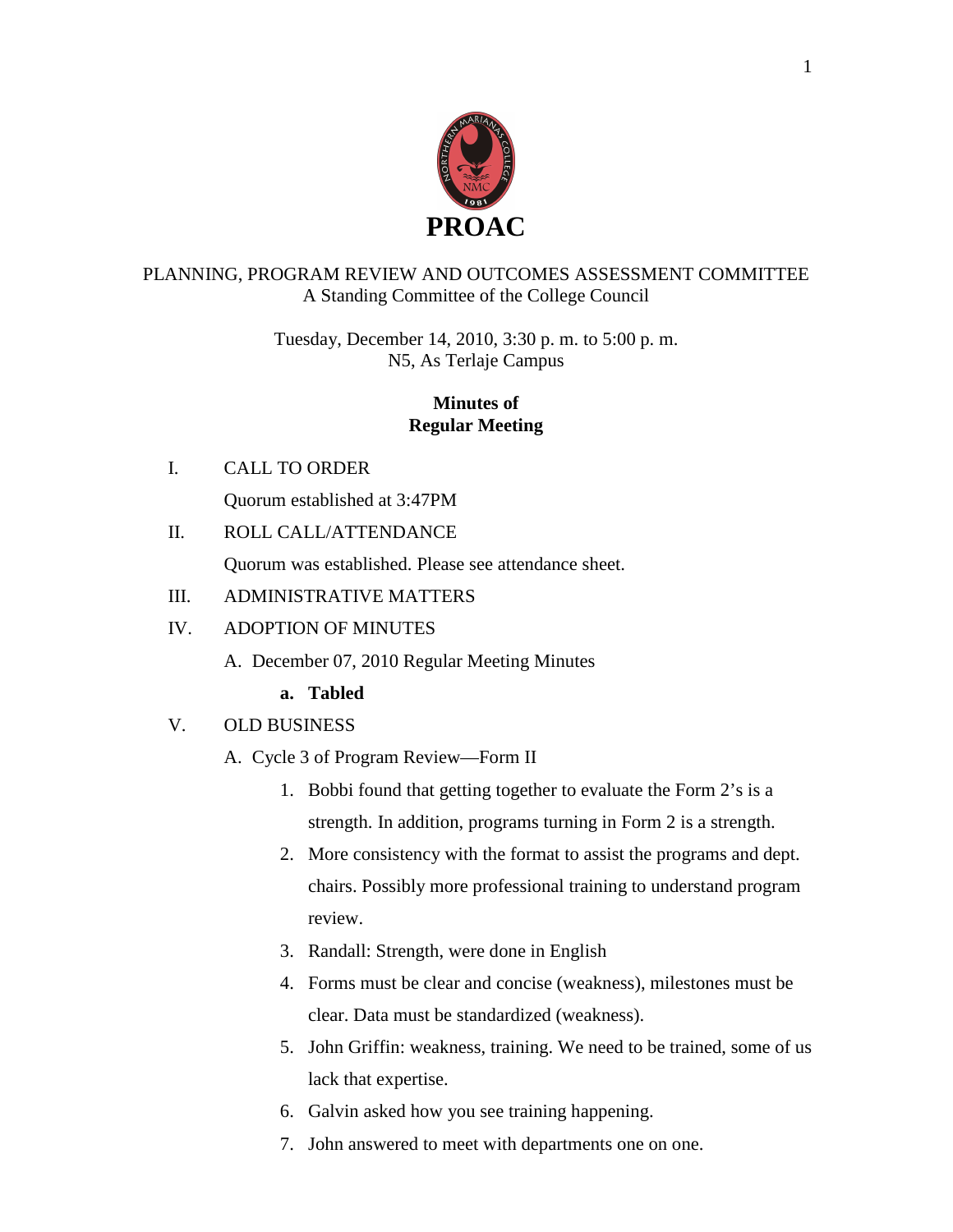- 8. Galvin asked what about the training that OIE did?
- 9. Randall stated that we must simplify the process of training.
- 10. Galvin asked if we should continue with program review training over and over again.
- 11. All agreed.
- 12. Randall supported Bobbi's point in having an orientation. We don't have a specific orientation to program review.
- 13. Jim stated that we could designate program review training in specific times of the year.
- 14. Randall suggested to having a manual for orientation and a Form 2 from their program.
- 15. Dave agreed.
- 16. Rose stated that she sees new employees on campus and asked OIE to develop an overview manual on what employees will do for PROAC.
- 17. Galvin stated that some people are not doing what they are supposed to be doing due to their supervisors.
- 18. Amanda asked if we have an NMC resource guide on program review.
- 19. Galvin answered that the IE Guide is the guide that discusses what program review is.
- 20. Bobbi stated that it should be part of the Human Resource packet upon signing their contract.
- 21. Randall stated that all employees must be given a checklist that includes program review materials (IE Guide, Form I and Form II)
- 22. Dave: strength: possibly linking the budget to program review. Weakness: evidence is not standardized.

Jim: strength: working in groups and got a better perspective on what should be in a Form 2 and what is more effective. He wrote his Form 2 and could see a road to improvement. Weakness: had no idea what a Form 2 was and had no idea on how to create one. So more training is needed for Form 2.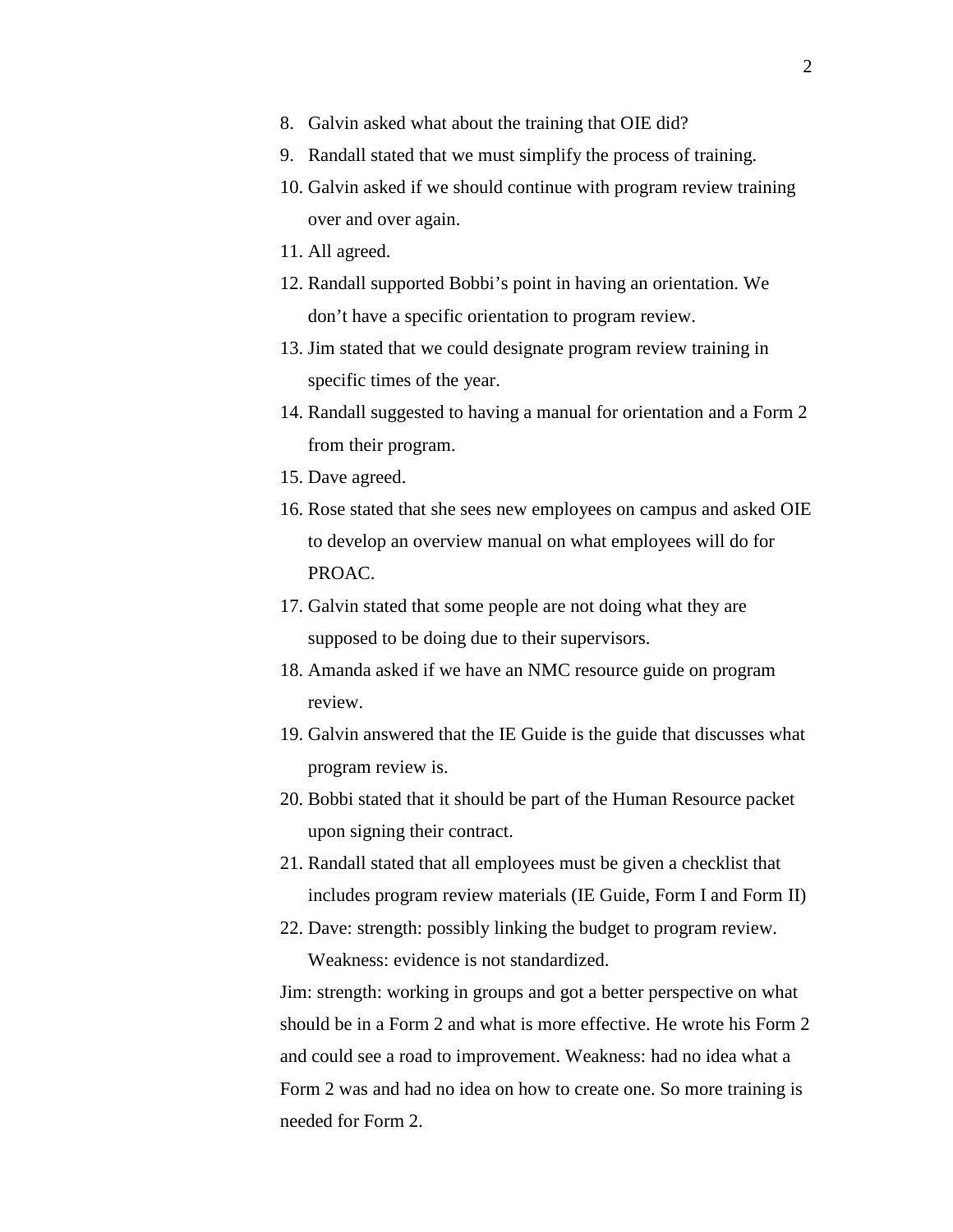Amanda: strength: discussion questions, without that then no discussions in IT would be productive. Weakness: different depts. do one form instead of different units. Programs merging into one too.

- Galvin stated that Counseling Programs and Services faced the same problem.
- Galvin stated that it's not good to do across the board cuts. What should happen is have programs prioritize.
- Randall stated that Form 2's are planning documents but do not share it with other programs.
- Leo strength: Planning Summit, what needs to be in a Form 1 and Form 2. What program should be extracting this data? Weakness: It's still not second nature to most people of NMC. It's a challenge to have one voice.
- Dave stated that Cycle One was chaotic. To discuss strengths and weaknesses is an improvement compared to Cycle One. It's a learning process on trying to understand program review.
- Skep stated that even involving everyone is an improvement compared to Cycle One.
- Galvin stated that when we do a lot of "hand holding" things get done, but it takes a lot of time.
- Galvin stated that a lack of buy in is a weakness.
- John stated that turnover rates relate to more training.
- Galvin stated that there has not been any paradigm shifts from focusing on outcomes instead of outputs.
- Galvin assigned Bobbi and Dave to email recommendations to Galvin by Thursday, 12/16/10.
- Galvin briefly went over the strengths and weakness from PROAC.
- Galvin asked members of PROAC for recommendations.
- Rose asked to have one template for program review.
- Galvin stated that we have that template right now.
- Galvin asked how the template can be further standardized.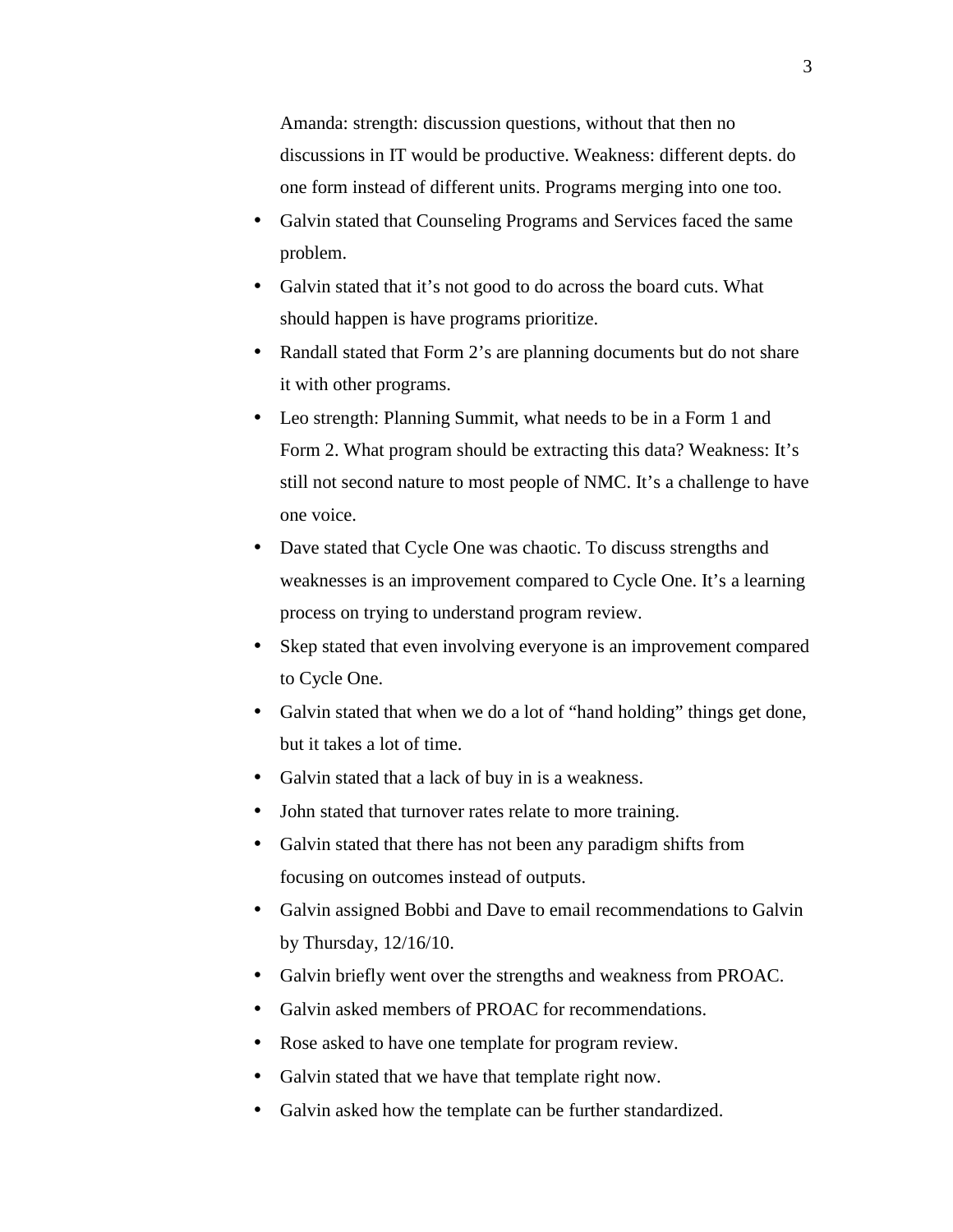- Frankie stated that a recommendation can be to connect more with programs. There was still that disconnect from PROAC to the programs. Maybe have one person from each department to attend **PROAC** Meetings rather than hear it from  $3<sup>rd</sup>$  parties. Frankie also suggested that the rating sheet was helpful but there was no "teeth" in it.
- Amanda stated that there needs to be a link between recommendations and evidence.
- Jim recommended having a data packet.
- John recommended to PROAC attendance by not including the end time.
- Randall recommended that Academic Council review all academic programs. Data standardizations. Have program goals instead of outcomes to support the mission. What makes us qualified to review a program? Ex. Have someone from TRIO review Upward Bound's Form 2
- Leo recommended that we organize program review the same way we organize a course. We can tell programs that it is a requirement to be part of their "program review course" have required and recommended readings. Have seminar dates on program review. This could lead to programs earning grades.
- Galvin recommended simplifying Form II's and Academic Council should take over program review on all academic programs.
- Randall asked how does Learning Communities fit into program review. Do we review individual courses?
- Galvin answered that we could treat Learning in Communities as a separate program.
- B. FY 2011 Budget Prioritizing

#### VI. NEW BUSINESS

- A. Mission Mapping
- B. Proposed BOR Policies
- VII. OTHER MATTERS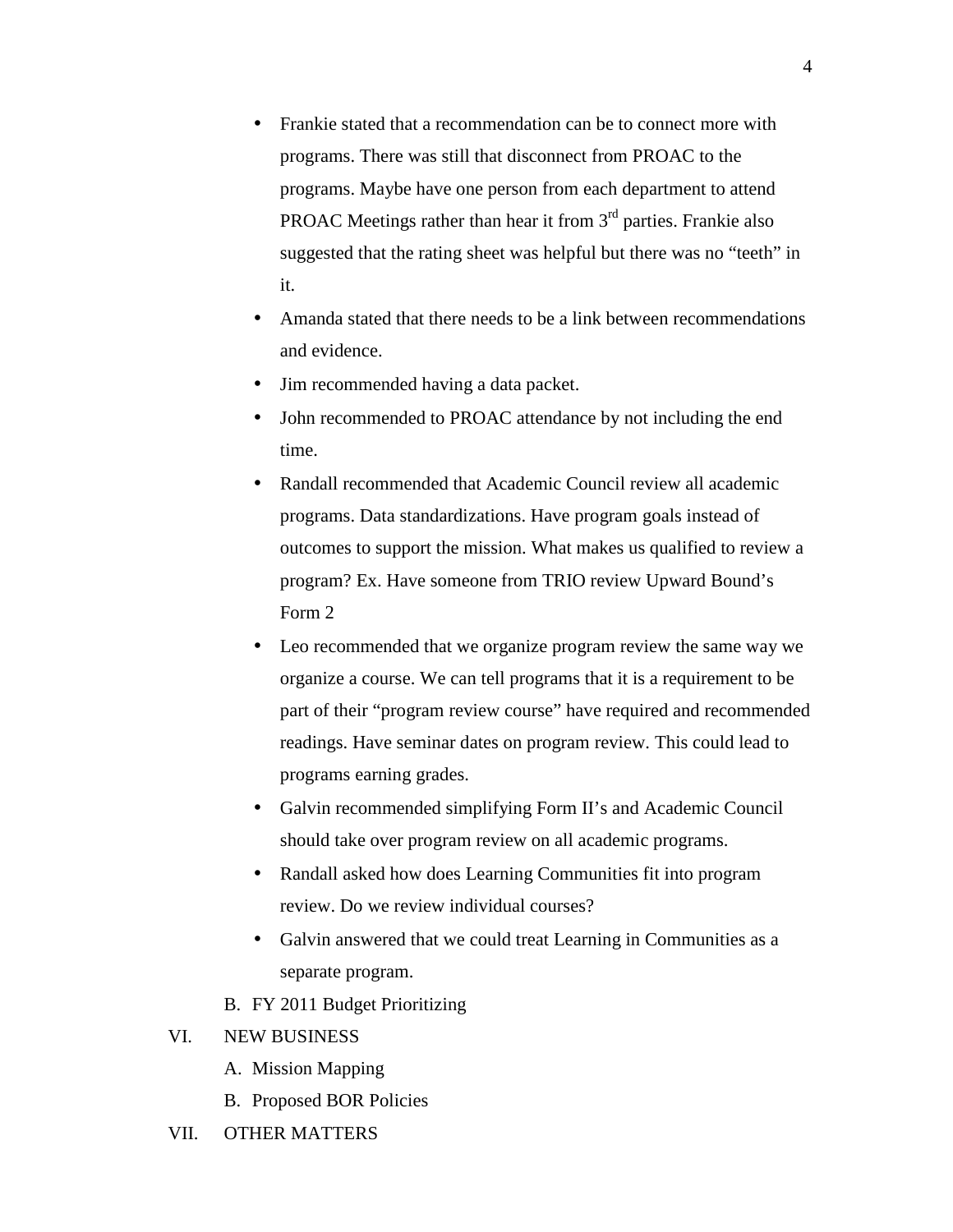A. Book Discussion: Core Indicators of Effectiveness for Community

Colleges, 3rd Edition by Alfred, Shults, and Seybert)

B. Accreditation Update

C. What impact has the dialogue had on student learning

## VIII. ADJOURNMENT

• Adjourned at 4:57PM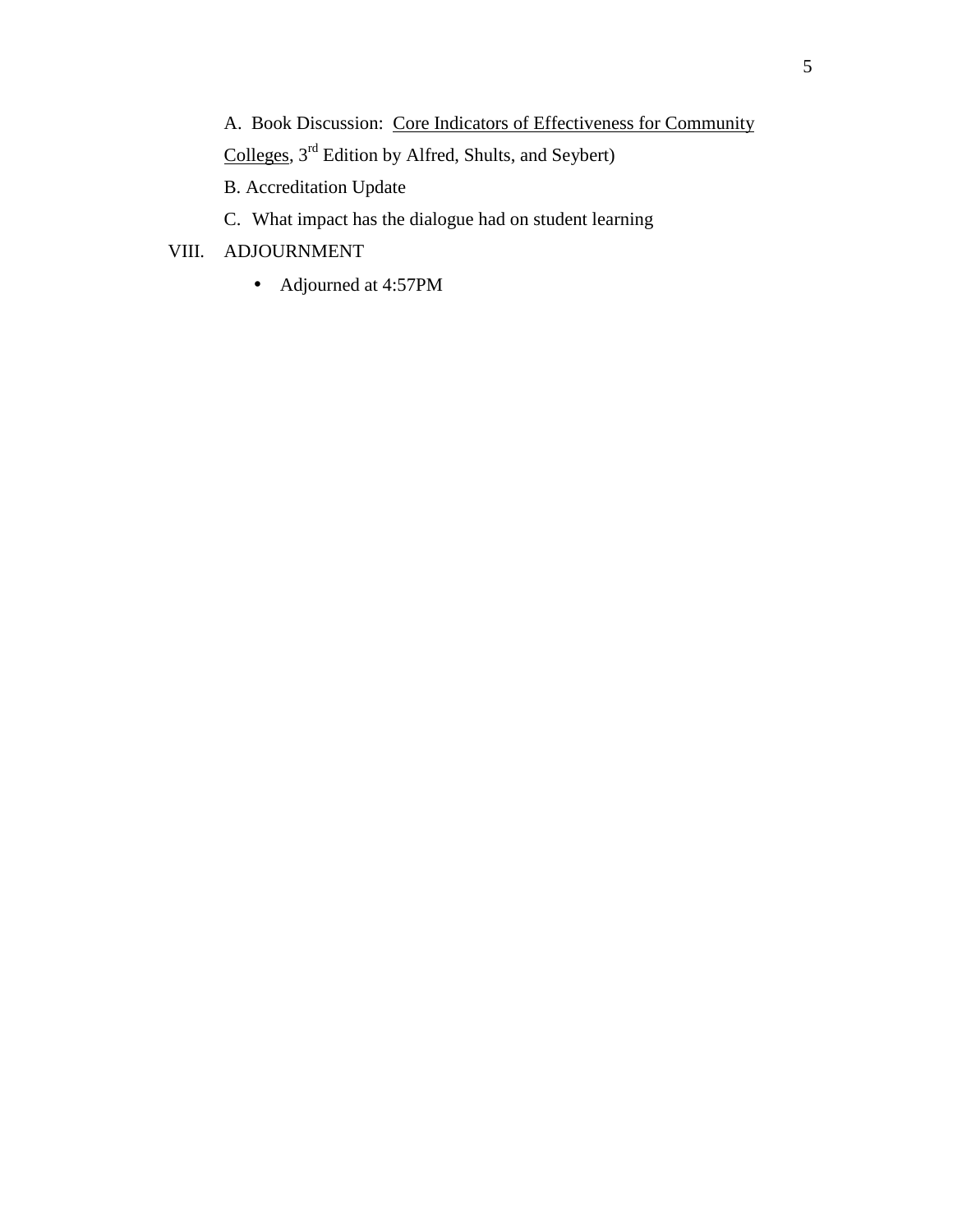# **Regular Meeting/Work Session**

#### **Date: 12/14/10 Day: Wednesday Time: 3:30PM to 5:00PM Place: N5**

#### **SIGN-IN SHEET**

|     | <b>NAME</b>                                         | <b>TITLE</b>                                                     | <b>SIGN/INITIAL</b> |  |  |
|-----|-----------------------------------------------------|------------------------------------------------------------------|---------------------|--|--|
| 1.  | <b>Galvin Guerrero</b>                              | Director of Institutional Effectiveness<br>(PROAC Chair)         | <b>PRESENT</b>      |  |  |
| 2.  | <b>Anthony Tipples</b>                              | Student (Appointed by<br><b>ASNMC</b> )/ASNMC Vice President     |                     |  |  |
| 3.  | <b>Lorraine Cabrera</b>                             | <b>Interim NMC President</b>                                     |                     |  |  |
| 4.  | <b>Barbara Merfalen</b>                             | Dean of Academic Programs and<br>Services                        | <b>PRESENT</b>      |  |  |
| 5.  | <b>Leo Pangelinan</b>                               | Dean, Student Services                                           | <b>PRESENT</b>      |  |  |
| 6.  | <b>Dave Attao</b>                                   | Dean, Community Programs and<br>Services                         | <b>PRESENT</b>      |  |  |
| 7.  | Dawn Chrytal Revilla                                | Acting, Chief Financial and<br><b>Administrative Officer</b>     |                     |  |  |
| 8.  | <b>Jennifer Barcinas/ Martin</b><br><b>Mendiola</b> | Staff Representative, Rota Instructional<br>Site                 | PRESENT.            |  |  |
| 9.  | Maria Aguon/<br><b>Rose Lazarro</b>                 | <b>Staff Representative, Tinian</b><br><b>Instructional Site</b> | <b>PRESENT</b>      |  |  |
| 10. | <b>John Jenkins</b>                                 | Faculty Representative, School of<br>Education                   |                     |  |  |
| 11. | Dr. John Griffin                                    | Vice President of the Faculty Senate/<br>Permanent Proxy         | <b>PRESENT</b>      |  |  |
| 12. |                                                     | Faculty Member (Appointed by<br><b>Faculty Senate)</b>           |                     |  |  |
| 13. | Dr. Eric Belky                                      | Faculty Member (Appointed by<br><b>Faculty Senate)</b>           |                     |  |  |
| 14. | Matt Pastula (John Cook<br>served as a proxy)       | Faculty Member (Appointed by<br><b>Faculty Senate)</b>           | <b>PRESENT</b>      |  |  |
| 15. | <b>James Kline</b>                                  | Faculty Representative, Academic<br>Council                      | <b>PRESENT</b>      |  |  |
| 16. | <b>Randall Nelson</b>                               | Vice President of the Staff Senate                               | <b>PRESENT</b>      |  |  |
|     | <b>OTHERS PRESENT</b>                               |                                                                  |                     |  |  |